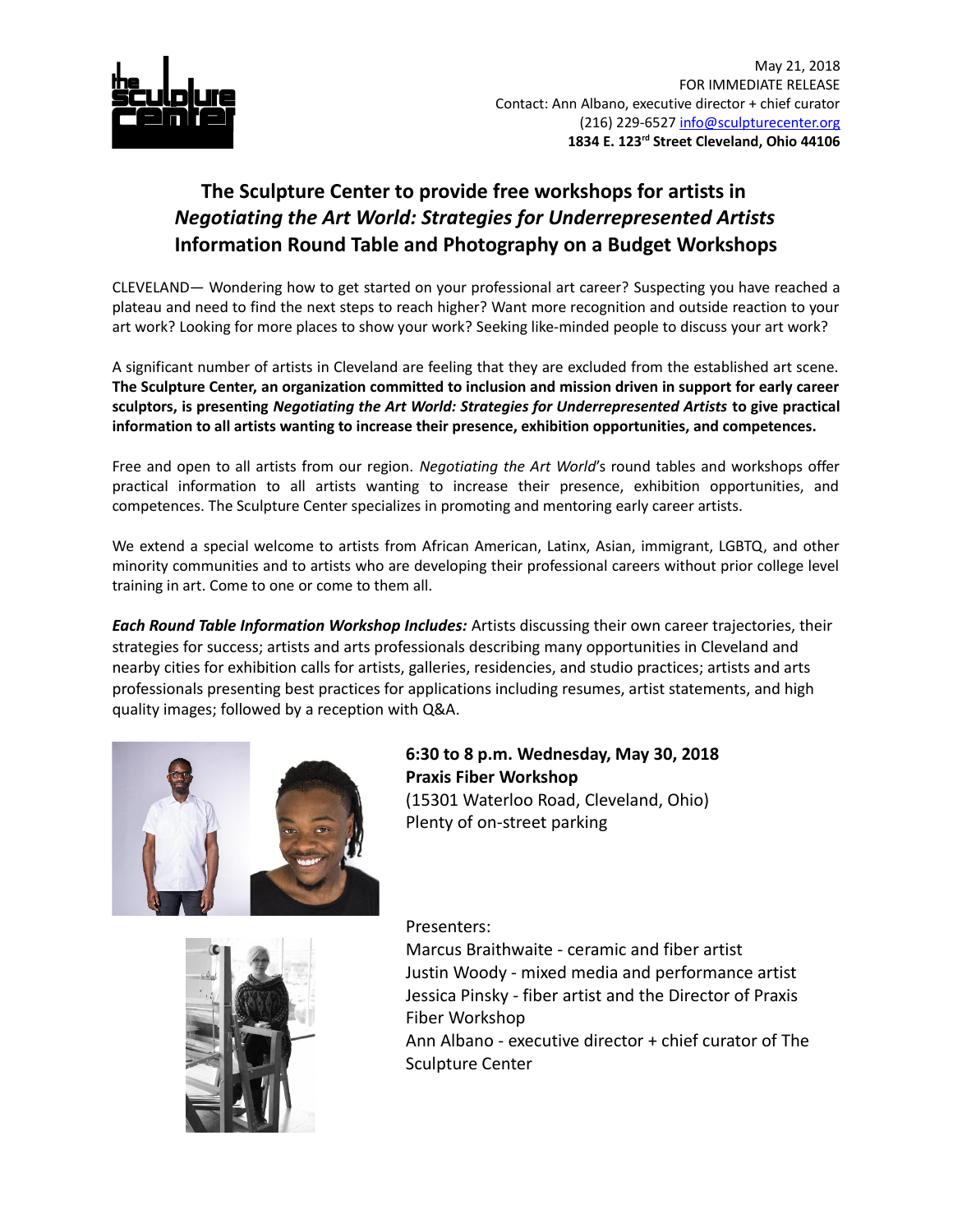

**6:30 to 8 p.m. Thursday, June 7, 2018 Larchmere Arts** (12726 Larchmere Avenue, Cleveland, Ohio) On-street parking



Presenters: Vince Robinson - photographer and owner of Larchmere Arts Jova Lynne - transdisciplinary artist and Fellow at MOCAD (Museum of Contemporary Art Detroit) Anna Arnold - painter, muralist, and Gallery Director of the Wasmer Gallery at Ursuline College



**6:30 to 8 p.m. Tuesday, June 12, 2018 Charmaine Spencer's studio at the 78th Street Studios** (1305 West 80th Street, Suite 302, Cleveland, Ohio) Free parking in the lot behind the buildings



Presenters:

Charmaine Spencer - sculptor Mawish Christy - sculptor Lauren Davies - artist, former gallery owner, and fund raiser for SPACES Christina Vassallo - executive director of SPACES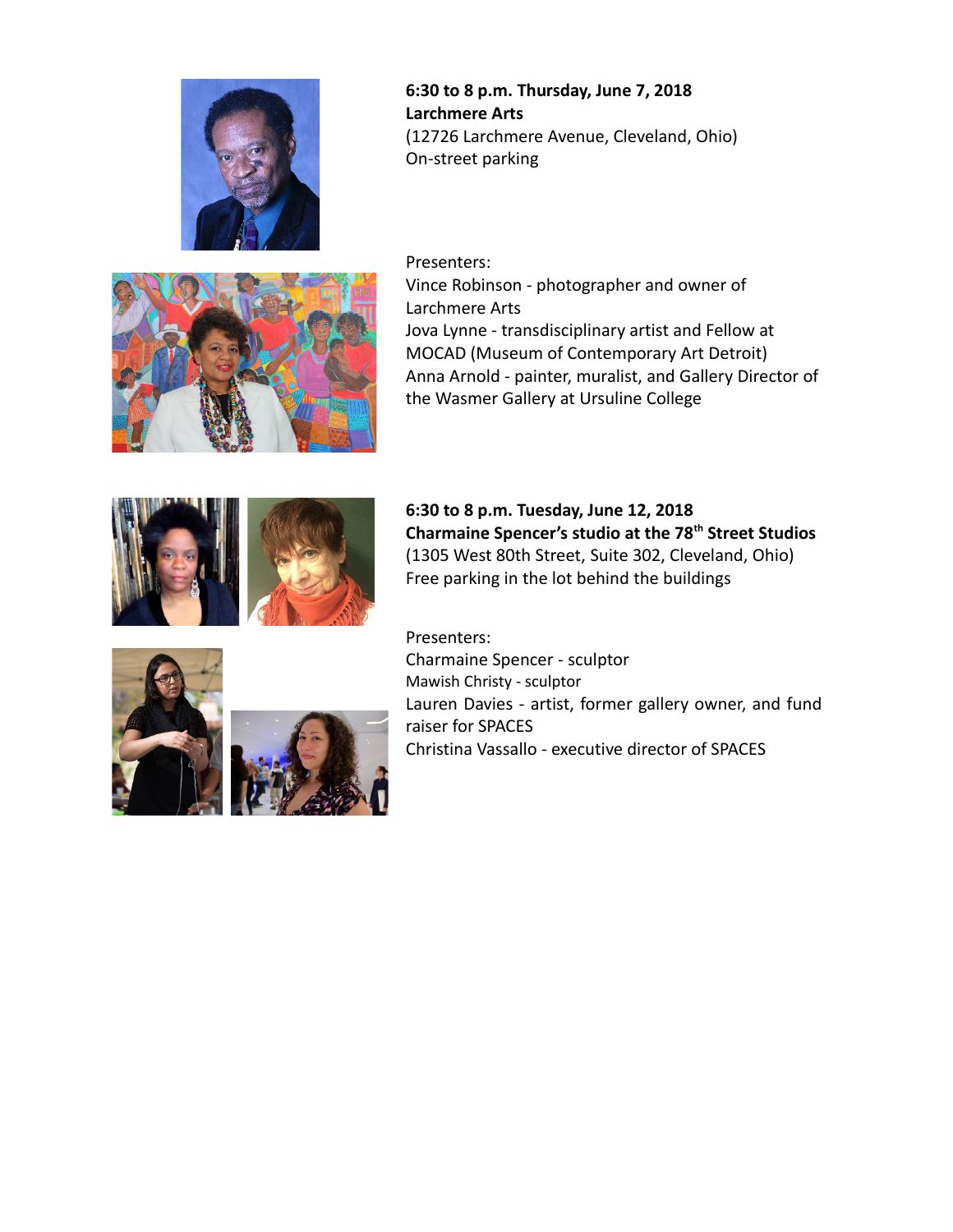## **Photographing Artwork on a Budget, Three Practical Workshops and Follow-up Q&A**

Learn from professional photographer, Jerry Birchfield, about taking great, application worthy photos of your art. Come to one or to all three sessions to learn techniques about lighting, equipment, set-up, and editing.



All workshops led by photographer Jerry Birchfield In his studio (1667 E. 40 St., 1D2, Cleveland, Ohio)

**Photographing 2D Art Work (anything flat)** 6:30 to 8 p.m. Monday, Aug. 13, 2018

**Photographing 3D Art Work (everything else)** 6:30 to 8 p.m. Monday, Aug. 20, 2018

**Editing Your Photographs Using free or inexpensive software and apps** 6:30 to 8 p.m. Monday, Aug. 27, 2018

**Follow-up Online Q&A** Time TBD Monday, Sept. 17, 2018



Apply to shadow photographer and videographer, Amber Ford, for each of the round tables and the photography workshops.

For more info contact:

[aalbano@sculpturecenter.org](mailto:aalbano@sculpturecenter.org) or 216-229-6527

**RSVP to [aalbano@sculpturecenter.org](mailto:aalbano@sculpturecenter.org) or 216-229-6527.**